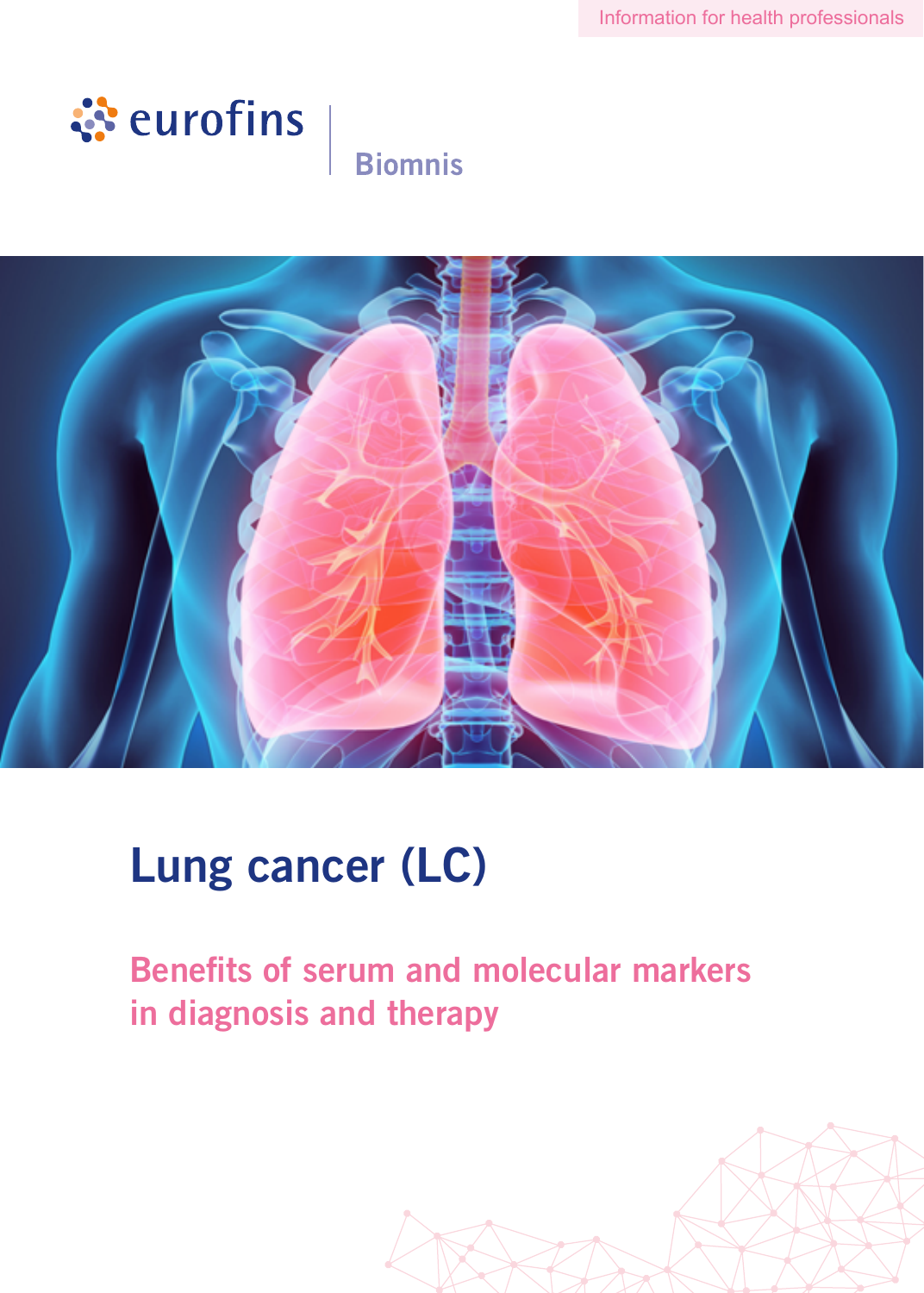

**Biomnis** 

### The serum markers currently used NSE – CYFRA 21 – CEA – SCC

*(Neuron Specific Enolase – Cytokeratin Fragment – Carcinoembryonic Antigen – Squamous Cell Carcinoma)*

#### **« Correct use of serum markers »**

- **•** They are neither 'cancer specific' nor 'organ specific', and are under no circumstances used for 'cancer screening'.
- **•** The sensitivity and specificity represent a compromise for a threshold value and are thus inadequate for a diagnostic value.
- **•** Their kinetics are however helpful for diagnosis, therapeutic monitoring and detecting recurrence. Their initial values and repeated assays during treatment can also have a prognostic value.



#### Reminder:

- **1. NSE:** a marker for small-cell lung cancer (SCLC), and more generally for neuroendocrine tumours, can be associated with Chromogranin A.
- **2. CYFRA 21:** a marker for non-small-cell lung cancer (NSCLC) alone (squamous cell cancer) or combined with CEA (adenocarcinoma).
- **3. SCC:** a marker for NSCLC (SCC > 2 ng/mL), and more generally for squamous cell carcinomas, can be combined with CEA.

NSE and CYFRA 21 are helpful for differential diagnosis of SCLC and NSCLC.

**They are not specific for LC.** High concentrations can be found in benign pulmonary disorders (embolisms) or other pathologies (cirrhosis, pancreatitis, etc.), and in other tumour pathologies (urological, gynaecological, gastrointestinal).

**Kidney failure** increases the level of all these markers.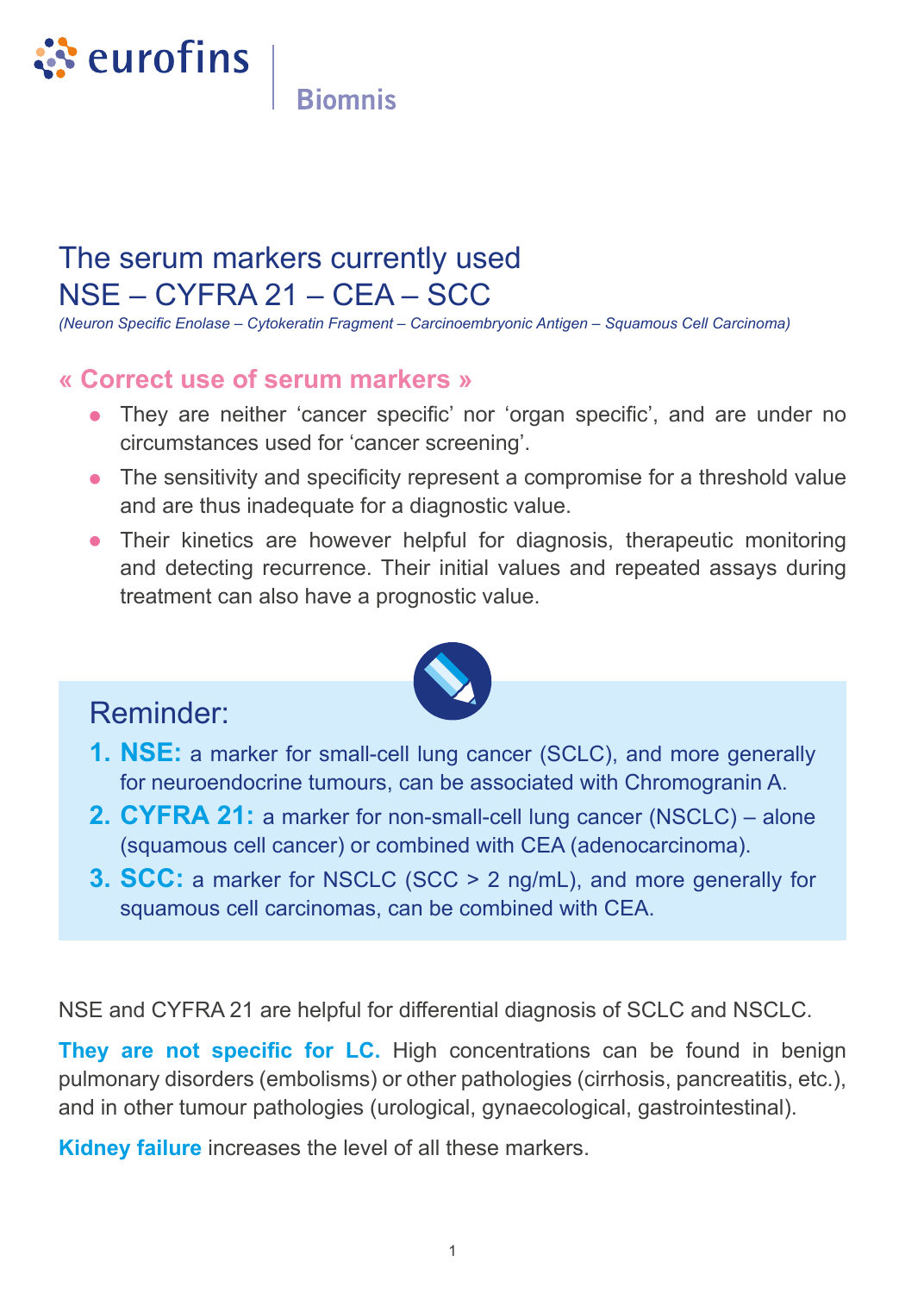

GRP is a neuropeptide identified in 1983 in SCLC. Due to its extremely short half-life (two minutes), **ProGRP**, which comes from the same pre-protein but is more stable, is measured instead.

#### **Primary diagnosis of SCLC**

Its sensitivity at a threshold of 50 pg/mL (76.6%) is greater than NSE sensitivity at a threshold of 25 ng/mL (65.1%).

Its correlation with the histological type (area under the ROC curve  $AUC = 0.85$ ) is greater than the NSE correlation (AUC = 0.82).

However, according to studies, the sensitivity of ProGRP can be increased (between 14% and 23%) in combination with NSE.

Its concentration correlates with tumour size.

The probability of having SCLC is 93% for a serum concentration of ProGRP over 150 pg/mL.

#### **Differentiation of LCs and benign (non renal) disorders**

Concentrations of ProGRP are less than 100 pg/mL in all cases, and even less than 50 pg/mL in 88.6% of lung diseases and in 83.3% of other benign pathologies (liver, metabolic, autoimmune, inflammatory, etc.).

#### **Differentiation of LC from other cancer pathologies**

Concentrations of ProGRP are:

- **•** Under 100 pg/mL in 96.4% of NSCLCs and 90% of other neuroendocrine cancers.
- **•** Over 200 pg/mL in 60% of SCLCs and 80% of medullary thyroid cancers.

#### **Therapeutic monitoring**

The kinetics of the expressed markers are monitored.

#### **Standard values (ECLIA Roche technique)**

At the 95th percentile, the ProGRP concentrations are below **68.3** pg/mL for a serum sample (< **59.5** pg/mL in EDTA).

In case of kidney failure: between 50 and 300 pg/mL.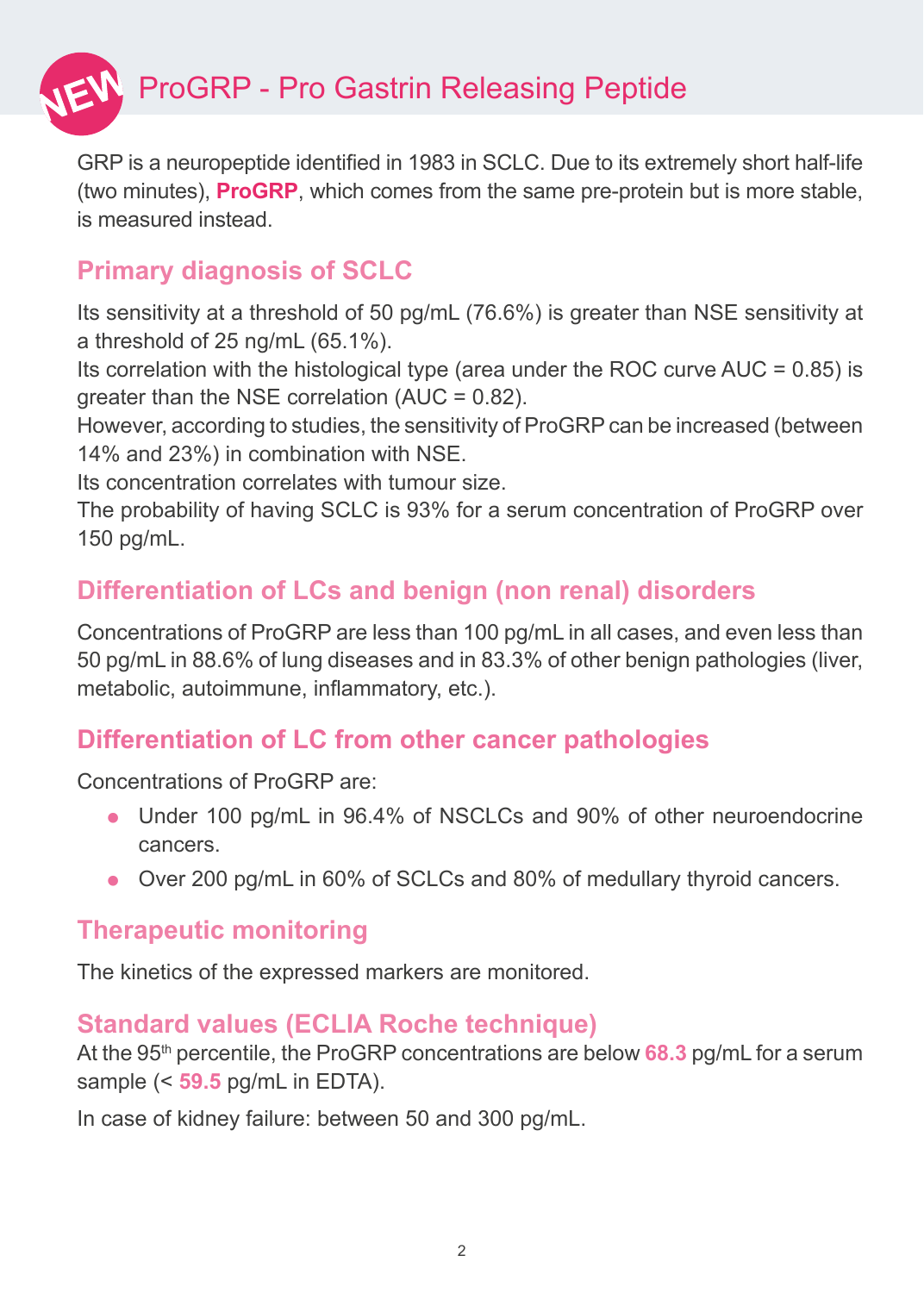### The combination of serum markers ProGRP – NSE – CYFRA 21 – SCC – CEA

#### **The combinations with the highest sensitivity (Molina 2005)**

#### **For SCLC** ProGRP and NSE

Sensitivity of 88% at the thresholds of 50 pg/mL and 20 ng/mL, respectively.

#### For NSCLC CEA and CYFRA 21

Sensitivity of 82% at the thresholds of 5 ng/mL and 3.3 ng/mL, respectively.

#### **Recommendations for use of markers according to histologies of lung cancer and application forms, NACB 2006**

| <b>Histology</b>           | <b>Before therapy</b>            | Post-therapy follow-up                                                                  |
|----------------------------|----------------------------------|-----------------------------------------------------------------------------------------|
| Unknown                    | CYFRA 21-1, CEA, NSE,<br>ProGRP  | After surgery: following histology<br>In advanced disease : using the<br>leading marker |
| Adenocarcinoma             | CYFRA 21-1 and CEA               | CYFRA 21-1 and/or CEA                                                                   |
| Squamous cell<br>carcinoma | CYFRA 21-1 and CEA (and<br>SCCA) | CYFRA 21-1 and/or CEA (and/or<br>SCCA)                                                  |
| Large cell carcinoma       | CYFRA 21-1 and CEA               | CYFRA 21-1 and/or CEA                                                                   |
| Small cell carcinoma       | NSE and ProGRP                   | NSE and/or ProGRP                                                                       |

*CEA, carcino embryonic antigen, CYFRA 21-1, cytokeratin 19 fragments, NSE, neuron specific enolase, ProGRP, Pro Gastrin Releasing Peptide, SCCA, squamous cell carcinoma antigen*

#### **Algorithm to suggest the specific histological diagnosis using serum tumour markers**



*Molina et al. 2009 Tumor Biol 2009, 30 :121-129 Fig 2*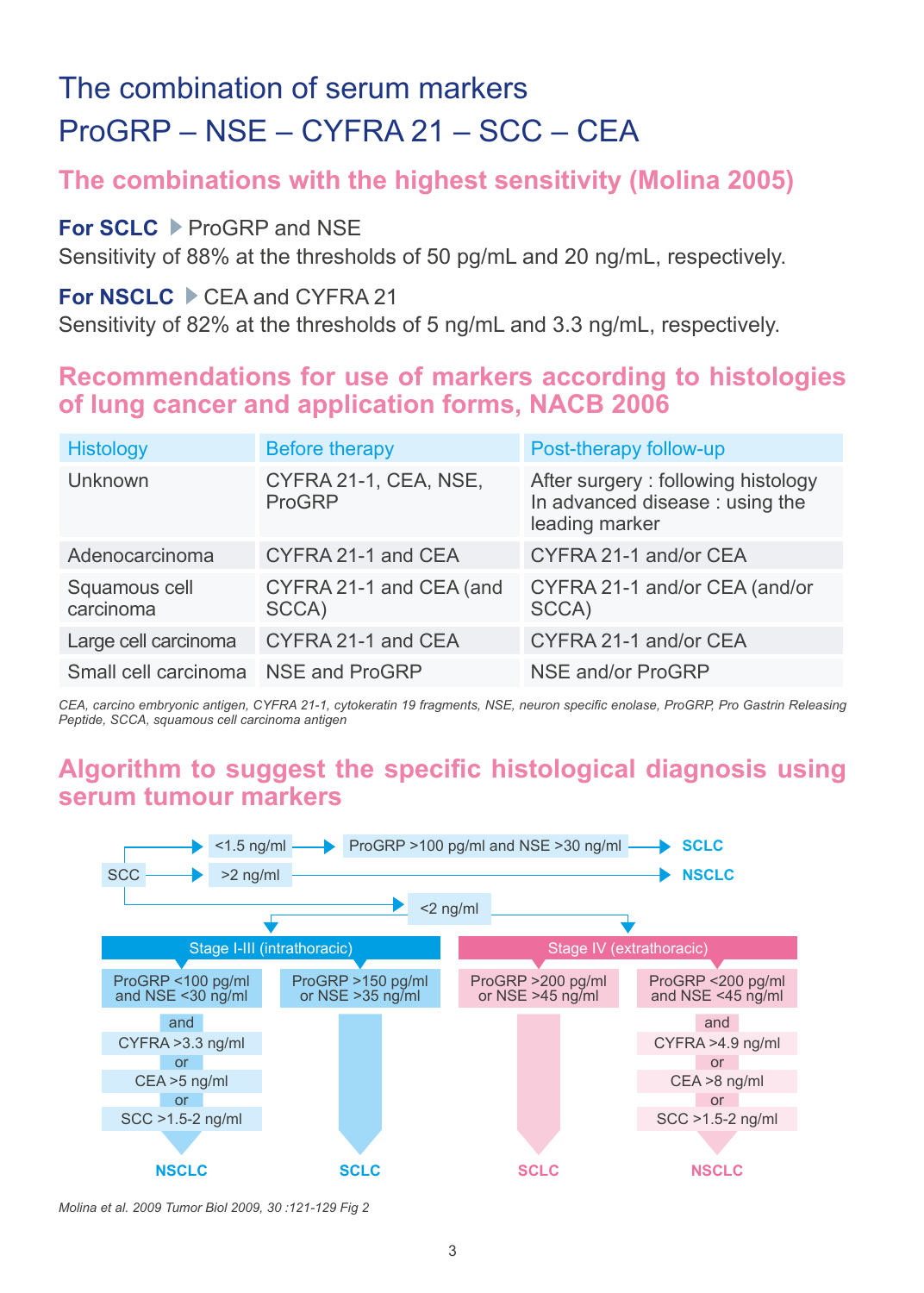### Prognostic and therapeutic use of gene mutations and rearrangements

In addition to serum markers, the molecular characterisation of tumours has first enabled the creation of a molecular classification, used for diagnosis and/or prognosis and furthermore for treatment stratification (concept of targeted therapy with companion test).

The main gene mutations and rearrangements currently described are EGFR (15%), ALK (10%), ROS (2%), KRAS (21%), BRAF (2%) and MET (<5%).

In advanced-stage NSCLC, the recommendations for prescribing a targeted therapy are analysis of the mutational status of EGFR and the research of a rearrangement of ALK, then ROS. These analyses are used to decide whether to begin TKI treatment (tyrosine-kinase inhibitor) or not and, for certain EGFR mutations, to identify mutations creating resistance to TKI.

The presence of these molecular anomalies is tested with different techniques:

- **•** IHC (immunohistochemistry) for ALK.
- **•** FISH (fluorescence in situ hybridisation) for ALK, ROS or MET.
- **•** Or with molecular biology techniques for EGFR, KRAS and BRAF.



The analysis of the tumour DNA from peripheral blood (liquid biopsy) can be used to improve the treatment of patients in whom a molecular analysis of tumour tissue cannot be performed.

### Benefits of serum and molecular markers in LC diagnosis and therapeutics

- **1.** Contributes to early diagnosis
- **2.** Differentiates between SCLC and NSCLC\*
- **3.** Identifies the stage of the disease
- **4.** Facilitates rapid and multidisciplinary treatment
- **5.** Adapts treatment (dosage, drug molecule(s))

*\* Should not however be a substitute for anatomical pathology diagnosis when possible.*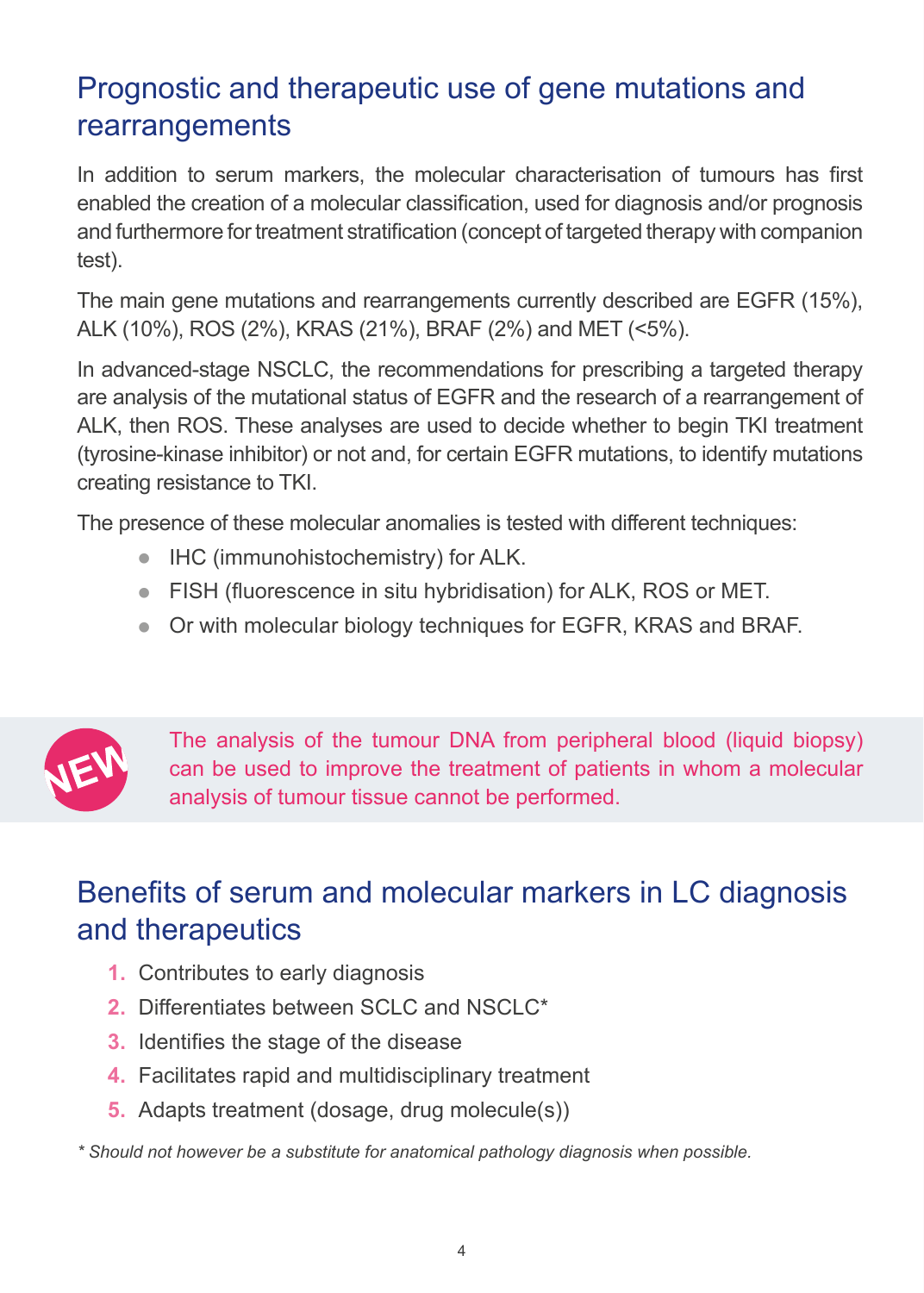

### ProGRP

A patient must always be monitored using the same type of sample and the same technique

- **• Technique:** ECLIA Roche
- **• Sample:** 1 mL of serum in tube with phase separator
- **• Storage and transport:** Frozen
- **• Turnaround:** 2 working days
- **• Frequency carried out:** Once per week

All the information about ProGRP (test code: **PRGRP**) and other serum markers can be found on **www.biomnis.com > Test Guide.**

### Gene mutations and rearrangements

- **• Sample type:** Tumour sample embedded in paraffin (returned after analysis)
- **•** The histological report **must be attached**
- **• Storage and transport:** Room temperature
- **• Turnaround:** Contact us
- **• Fluid biopsy (panels of key genes):** Contact us

**Find out more:** Read our document on '**Cytogenetic & genetic studies in patients with solid tumours'** on **www.biomnis.com > Resources > Focus on**

#### **Contact**

**Eurofins Biomnis international Division** 17/19 avenue Tony Garnier BP7322 – 69357 Lyon cedex 07 – France E-mail: international@biomnis.com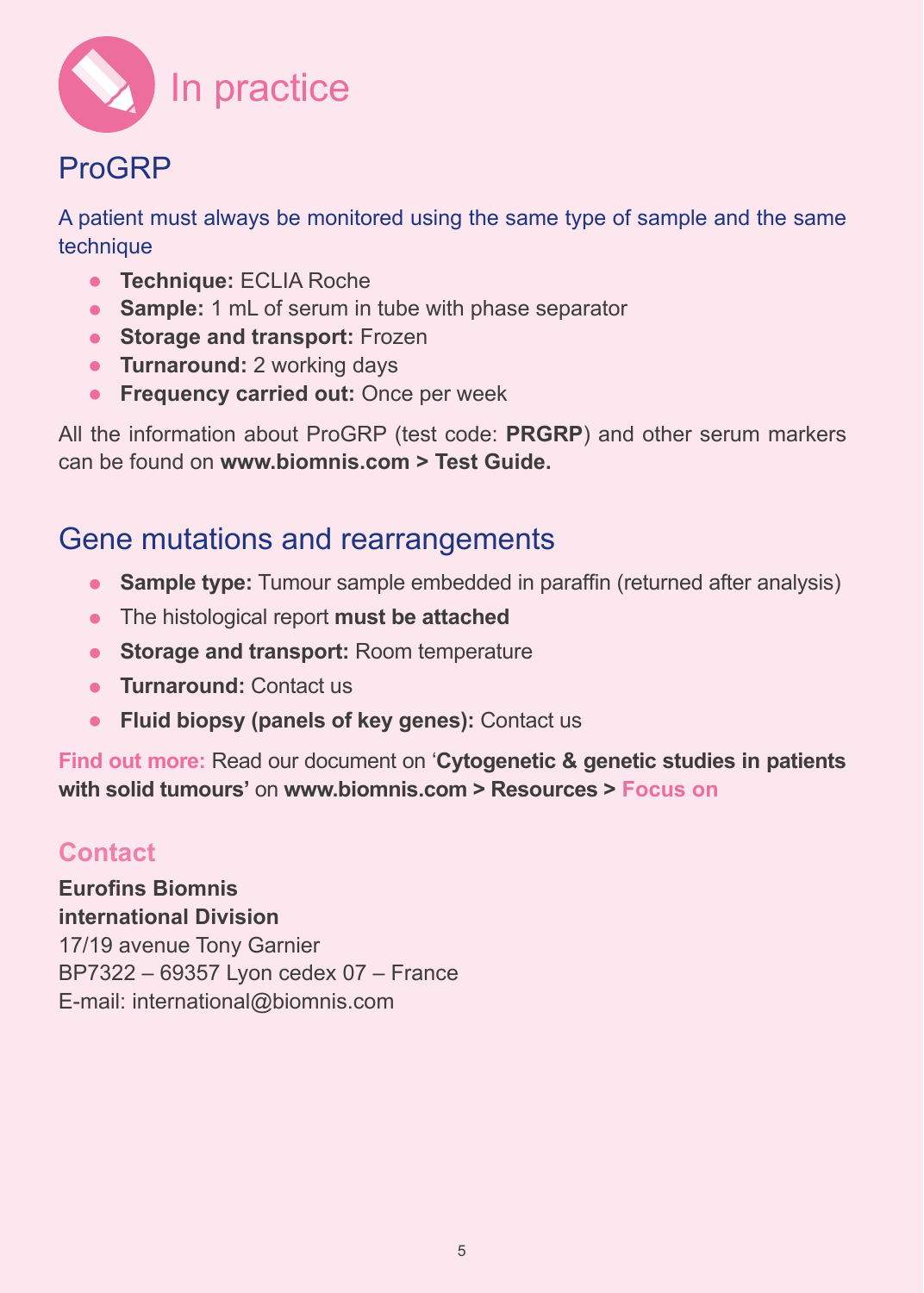

## General information about lung cancer Key facts and figures

#### **Epidemiology around the world**

#### **Incidence and mortality – Estimate for 2012\***

(Estimate every five years – only data usable for trend over time)

|           | All                                                                      | Men                                   | Women                                      |
|-----------|--------------------------------------------------------------------------|---------------------------------------|--------------------------------------------|
| Incidence | 1.8 million new cases (or 1.2 million new cases<br>12.9% of all cancers) | (most frequent)                       | 580,000 new cases (third<br>most frequent) |
| Mortality | 1.6 million deaths                                                       | 1.1 million deaths<br>(most frequent) | 491,000 deaths<br>(second most frequent)   |

#### **5-year projection period**\* (Updated every two years)

|                              | <b>Men</b>        | <b>Women</b>  |
|------------------------------|-------------------|---------------|
| Prevalence 1.8 million cases | 1.2 million cases | 626,000 cases |

*\*Globocan 2012: Estimated cancer incidence, mortality and prevalence worldwide in 2012*

#### **Men:**

#### **Women:**

- **•** Incidence stabilising
- **•** Mortality decreasing.

• Incidence and mortality rising.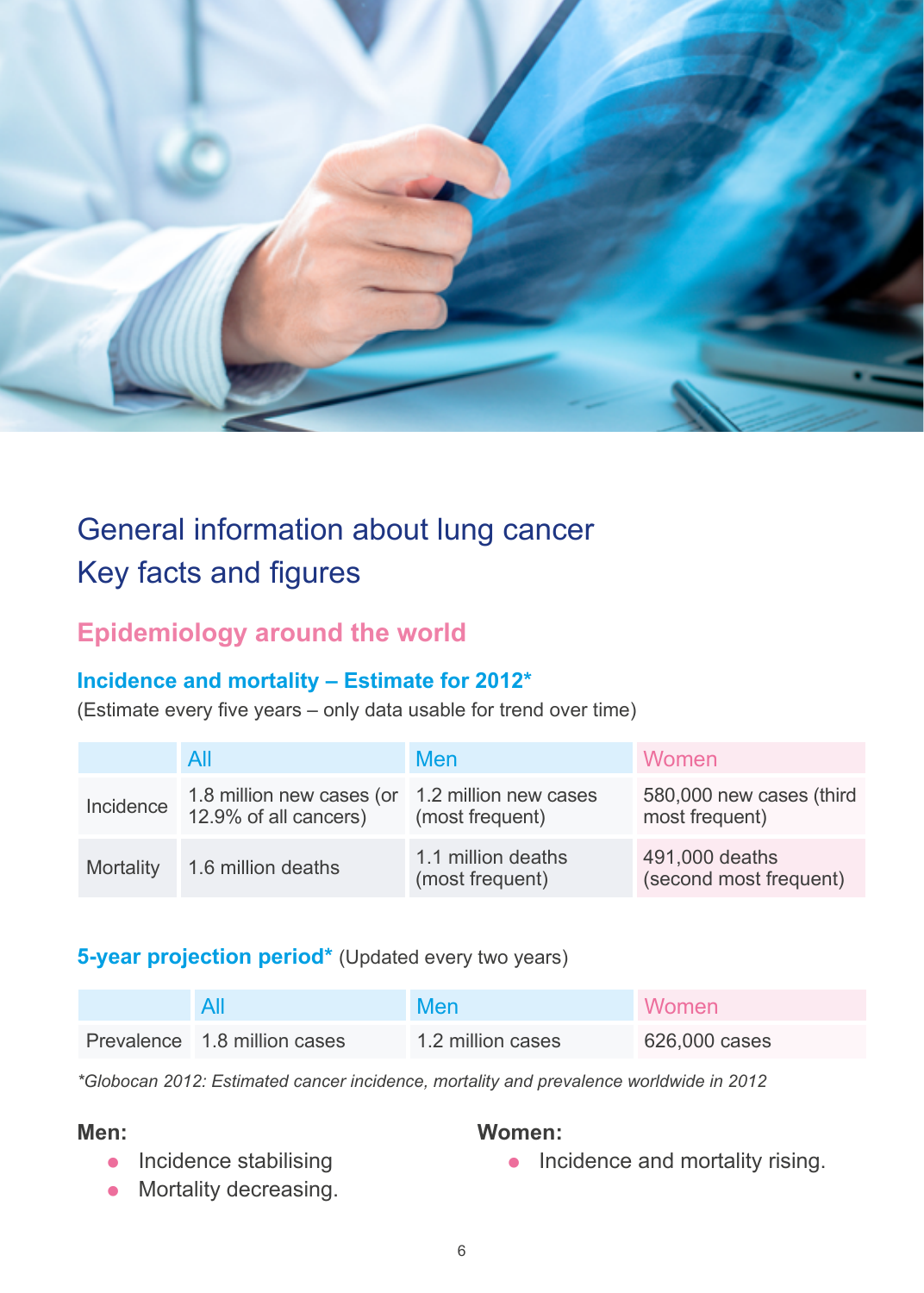Lung cancer (LC) is often diagnosed at a late stage (six out of ten cases are diagnosed at stage IV) involving a poor prognosis: the survival rate is of among the lowest for solid tumours (12% at five years).

Lung cancer is defined as a proliferation of malignant cells within the bronchial tree or surrounding lung tissue. As such, it is a set of tumours, heterogeneous in terms of histological characteristics and location / development, which is classified into stages according to the TNM classification (tumour, nodes, metastases).

We divide them into two histological types:

- approximately 20% of LCs are small-cell (SCLC)<br>• and approximately 80% are 'non-small cell' (NSC
- **•** and approximately 80% are 'non-small cell' (NSCLC).

This differentiation is essential when deciding on treatment, with SCLC generally being fast-growing, tending to form metastases, with no surgical treatment, while NSCLC includes other heterogeneous forms, such as adenocarcinoma (50%), squamous cell carcinoma and large-cell carcinomas (30%).

7

### **Risk factors**

Active smoking is the main risk factor for LC (quantity smoked and for how long).

The IARC (International Agency for Research on Cancer) has classified other factors as carcinogenic, such as asbestos, X- and gamma-rays, radon and air pollution. Occupational environmental factors also exist.



The risk of LC increases with age.

#### **Objectives**

- **1.** Contribute to early diagnosis
- **2.** Differentiate between SCLC and NSCLC
- **3.** Identify the stage of the disease
- **4.** Facilitate rapid and multidisciplinary treatment
- **5.** Adapt the therapy (dosage, drug(s))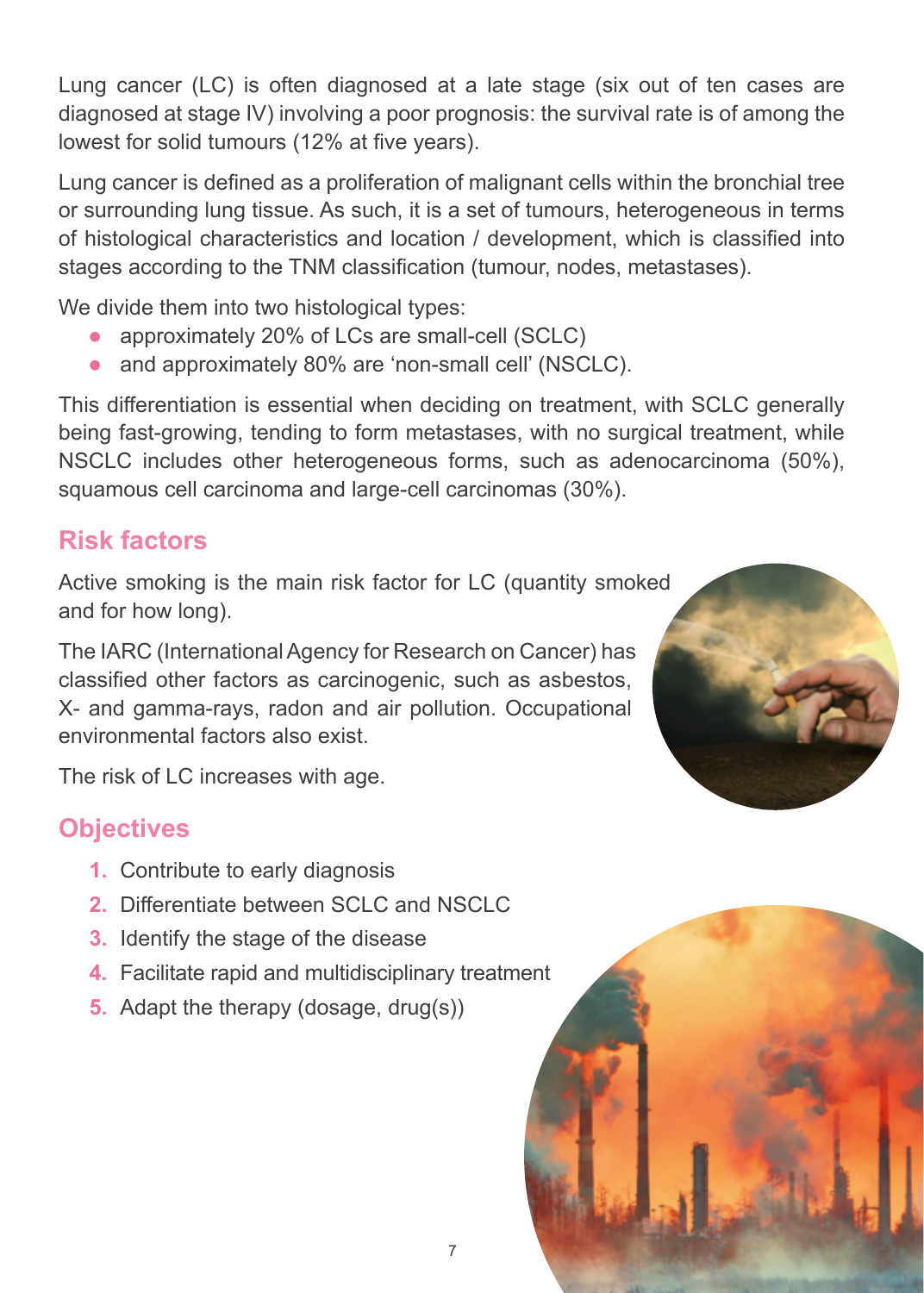### Diagnostic and therapeutic approach

#### **Case history**

Identifying history and risk factors.

#### **Clinical examination**

The symptoms are primarily respiratory (cough, shortness of breath, haemoptysis, respiratory infections, etc.) directly linked to the tumour or extra-pulmonary linked to regional spread or metastases.

#### **Additional tests**

Imagery: Radiography, scanner, fiberscopy, MRI, bone scintigraphy, PET scan.

Anatomical pathology makes the diagnosis with a histological and immunohistochemistry (IHC) study of a biopsy or tumour mass (excised tissue).

Testing the tissues for genetic mutations (EGFR) or genetic rearrangements (ALK, ROS) provides the basis for the prescription of targeted therapeutics.

#### **Treatment**

According to standard procedures, the following regimens are very routinely applied:

- **• SCLC:** Chemotherapy is the standard treatment, possibly combined with radiotherapy
- **• NSCLC:** Surgery is the standard treatment for the early stages. Chemotherapy and/or radiotherapy are considered in combination, with or without surgery, according to the stage and wether the resection of the tumor is possible or not.

Selective therapeutics are proposed for advanced-stage NSCLC according to the molecular anomalies identified.